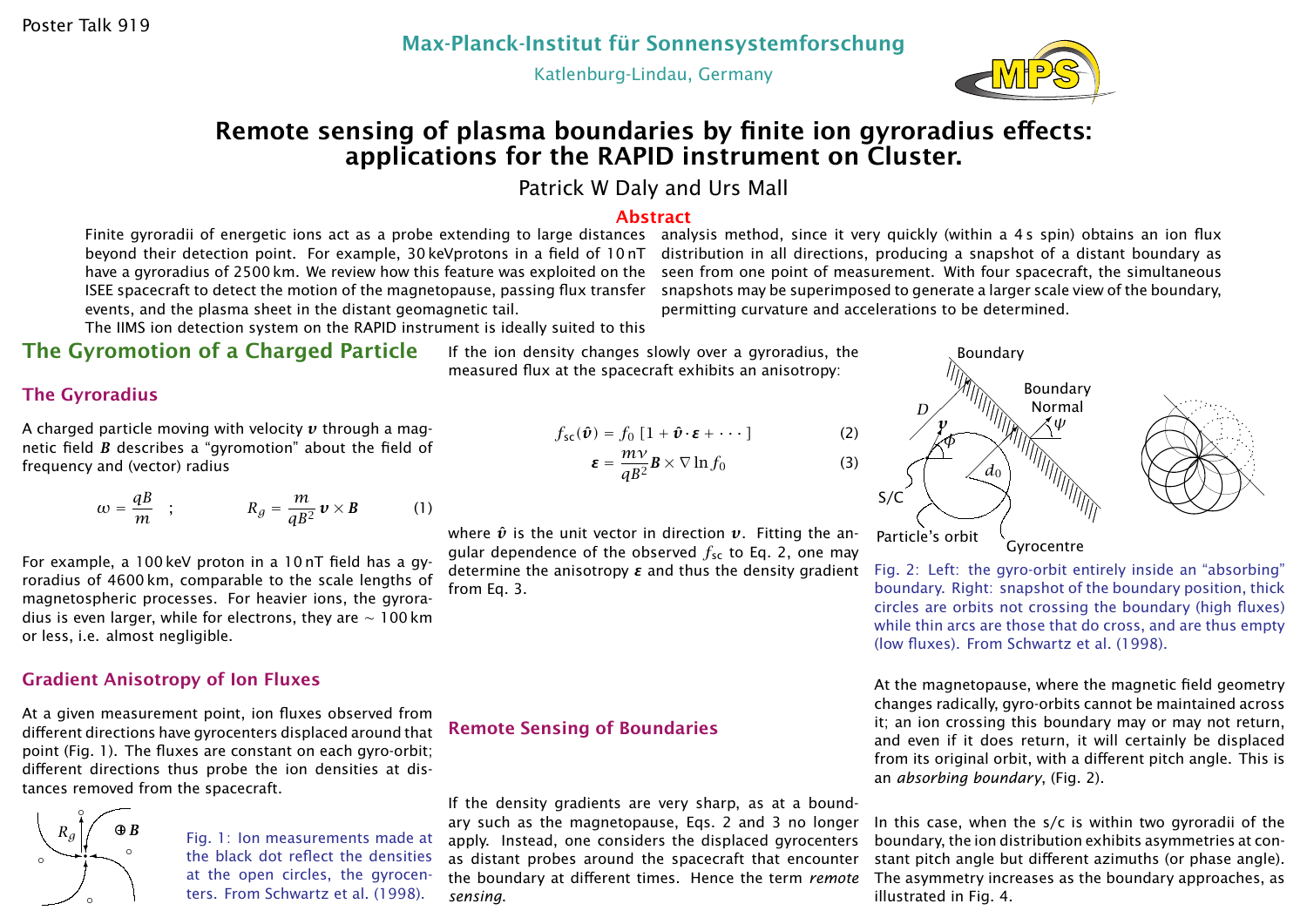### Remote Sensing with ISEE S/C

The energetic particle experiments (*E >* 24 keV) on board ISEE-1 and 2 (Williams et al. 1978) have been used to remote sense magnetospheric boundaries.



**ISEE 2** 11/20/77 Data

Fig. 3: The MEPE detector on ISEE-2, consisting of 5 particle telescopes mounted at fixed angles to the spin axis. Complete sampling of all directions can be achieved in a single spin. The gray-scale plot at right shows a ion intensity distribution over elevation and spin azimuth (4 sectors in this case). The solid curve is the locus of the 90◦ pitch angles, while the dashed curves are those for 60◦ and 120◦ . From Fritz et al. (1982).

Whereas ISEE-1 possesses a single particle telescope on a moving platform, sampling all elevation angles in 12 spins, ISEE-2 with its 5 telescopes (Fig. 3) samples in all directions within 1 spin (3 s). There can be as many as 32 spin sectors, depending on bit-rate. In practice, the large time resolution on ISEE-1 makes remote sensing studies difficult.

#### The Magnetopause

Fritz et al. (1982) used this technique to sense the ion trapping boundary and to establish that it is associated with the magnetopause as determined by magnetic field measurements. Fig. 4 shows how the ion asymmetry waxes and wanes as the magnetopause approaches and recedes. contour line density maps of the plasmasheet in Fig. 7.

### Sensing Flux Transfer Events

Daly & Keppler (1983) have sounded the passage of an FTE over the ISEE-2 s/c to determine its size  $(1-2 R_F)$  and speed (50–100 km/s in the magnetopause plane). Snapshots of its passage are shown in Fig. 5.

treats.

Fig. 4: Remote sensing of the magnetopause with ISEE-2 by Fritz et al. (1982). The azimuthal asymmetries at a given pitch angle increase as the magnetopause approaches. Initially the fluxes at 90<sup>°</sup> are symmetric (top panel) becoming more pronounced in panels 2–4. In the 5th panel, the asymmetry reduces as the boundary re-

Fig. 5: The passage of an FTE over the ISEE-2 s/c as determined by a best fit of the times when ions at different azimuths suddenly exhibited high fluxes (solid circles). Dashed circles are ion orbits of low flux. From Daly & Keppler (1983).

#### The Plasmasheet in the Geotail

A similar experiment on ISEE-3 consists of three particle telescopes at fixed elevation angles. During its exploration of the Earth's magnetotail, it was able to remotely probe the plasmasheet. Here the field is either earthward or anti-earthward so that the dawnward and duskward fluxes correspond to gyrocenters to the north and south of the s/c. Flux measurements are shown in Fig. 6 and resulting



Fig. 6: Ion fluxes at 3 azimuths of one ISEE-3 ion telescope. The labels *north* and *south* refer to the gyrocenters of the ion orbits of the two 90◦ pitch angle azimuths; *tailward* is the flux along the magnetic field, away from the Earth.



Fig. 7: A density map of the plasmasheet reconstructed from the data in Fig. 6. Both from Daly et al. (1984).

## Applications for RAPID

Remote sensing of particle boundaries is a proven technique from the ISEE experiments, provided adequate sampling of sufficient directions can be carried out fast enough, i.e. within a few seconds.

The prospects for the RAPID experiment on Cluster (Wilken et al. 1997) are therefore very good. It measures ion fluxes in 12 elevation angles, sorted into 16 azimuthal sectors. Of these, those fluxes at  $90^{\circ}$  to the magnetic field will be of most interest for probing the various magnetospheric boundaries that Cluster is likely to encounter. Snapshots of the boundary such as those of Fig. 5 will be available from 4 spacecraft, providing a very graphic representation of the boundary shapes, distances, and motion.